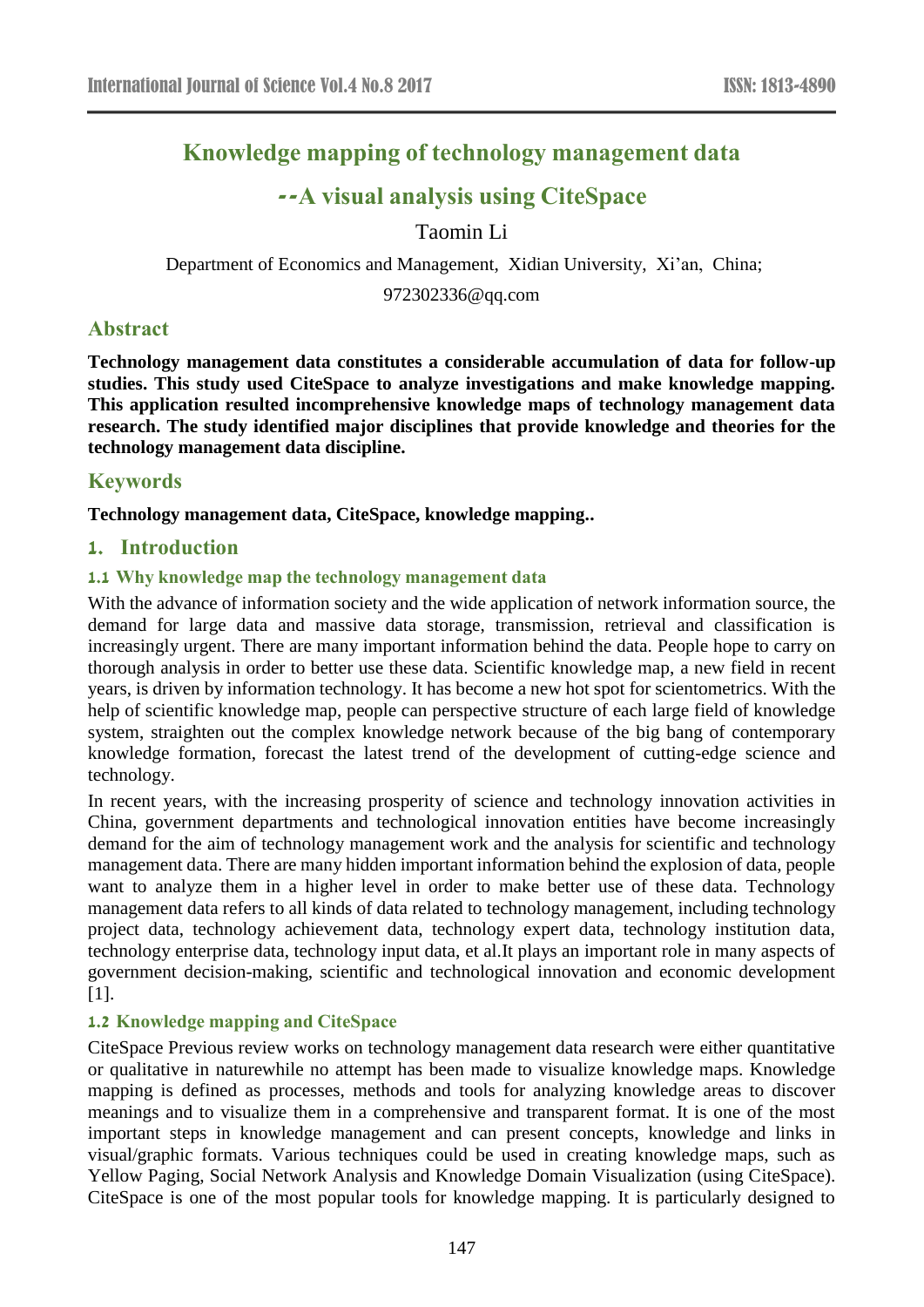support the analytic process of visualizing and it can produce co-citation networks based on article citations to reveal the structure of a particular research field.

## **2. Research method and Data sources**

### **2.1 Research method**

Knowledge mapping is a newly developed scientific research method which integrates scientific metrology, statistics, machine learning and computer graphics. It sets up the relationship between scientific documents on a statistical basis, and then visually reflects them. It plays an important role in the discovery and interpretation of potential and hidden regularities or disciplinary evolution paths in scientific literature [2].

The knowledge map consists of two basic and interrelated aspects: Structured Modeling and graphical representation. According to different principles, there are many ways to draw a map of scientific knowledge. Chinese American scholar Dr. Chen Chaomei designed free CiteSpace II software, is one of the many knowledge mapping software. It is the scientific literature as the data source, converts it to a geometric problem and statistical problems to use geometry intuitive and based on the perspective of mathematics, study the inner link. To research front and mode of assessing some subject or field [3][4][5].

#### **2.2 Data sources**

The reference data used in this paper mainly comes from the Web of Science database. Data retrieval strategy: the scope obtain SCI and SSCI database; the subject is ''technology management data''; the publication period is confined from ''between year 2007 and 2016''.Accurately retrieved reference type is ''article''; language is ''English''; category of Web of Science is refined by the subject ''management''. A total of 1458 references is obtained. The data set for download "records and references", all recorded output 500 every time, save as text files.The file is named download\_tmd\_M\_1.txt~ download\_tmd\_M\_3.txt, the final time of the data downloading is July 20, 2017. We specify 2 years as the length of a single time slice.

## **3. Knowledge mapping results and analysis**

The relevant Citespace parameters which are established include: time slicing (year 2007 and 2016). Years per slice (2 year), term source (title, abstract and author keywords and keywords plus), and node type (author, country, institution, keyword, cited reference, cited author, cited journal). TF\*IDF weighting is used to analyze the content of each cluster.

### **3.1 Analysis of Country Distribution**

When country and institution is selected as the node type, running Citespace resulted in a country distribution with 200 nodes and 357 links (Fig. 2). This distribution map will provide valuable information for researchers to easily find where their colleagues and institutes are in different parts of the world, which should help to establish some collaboration.

The top 3 countries are USA, England, People's Republic of China, which published 563,145,135 papers respectively. What need to notice is that many papers have several authors who represent different countries, so the sum number of publications is larger than that of papers. The largest contribution rate of literature is the United States, much higher than in other countries, accounting for approximately 40% of the total volume of publications, followed by England, People's Republic of China. The United States sends such a high number, which is inseparable from the United States' strong economic strength, huge scientific research input and high-level scientific research staff. Secondly, English developed countries economic are not inferior in their investment and output in this field. Although China's output is relatively near the front. However, we should continue to strengthen investment in the frontier areas.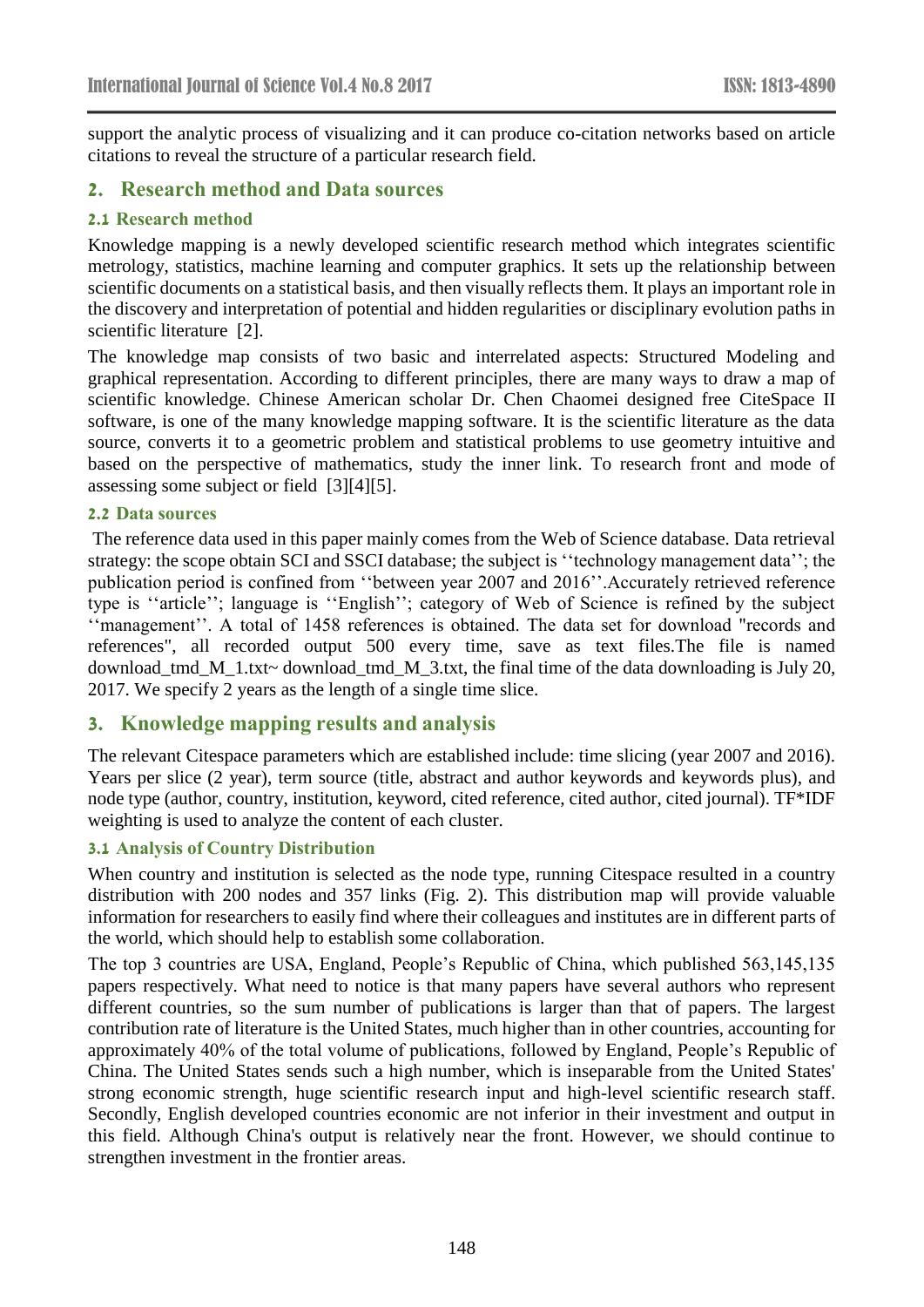

Fig. 1 mapping of country



Fig. 2 Mapping of institution

When country is selected as the node type, running Citespace resulted in a country distribution with 241 nodes and 253 links (Fig. 3). The statistical analyses demonstrate that institution with the largest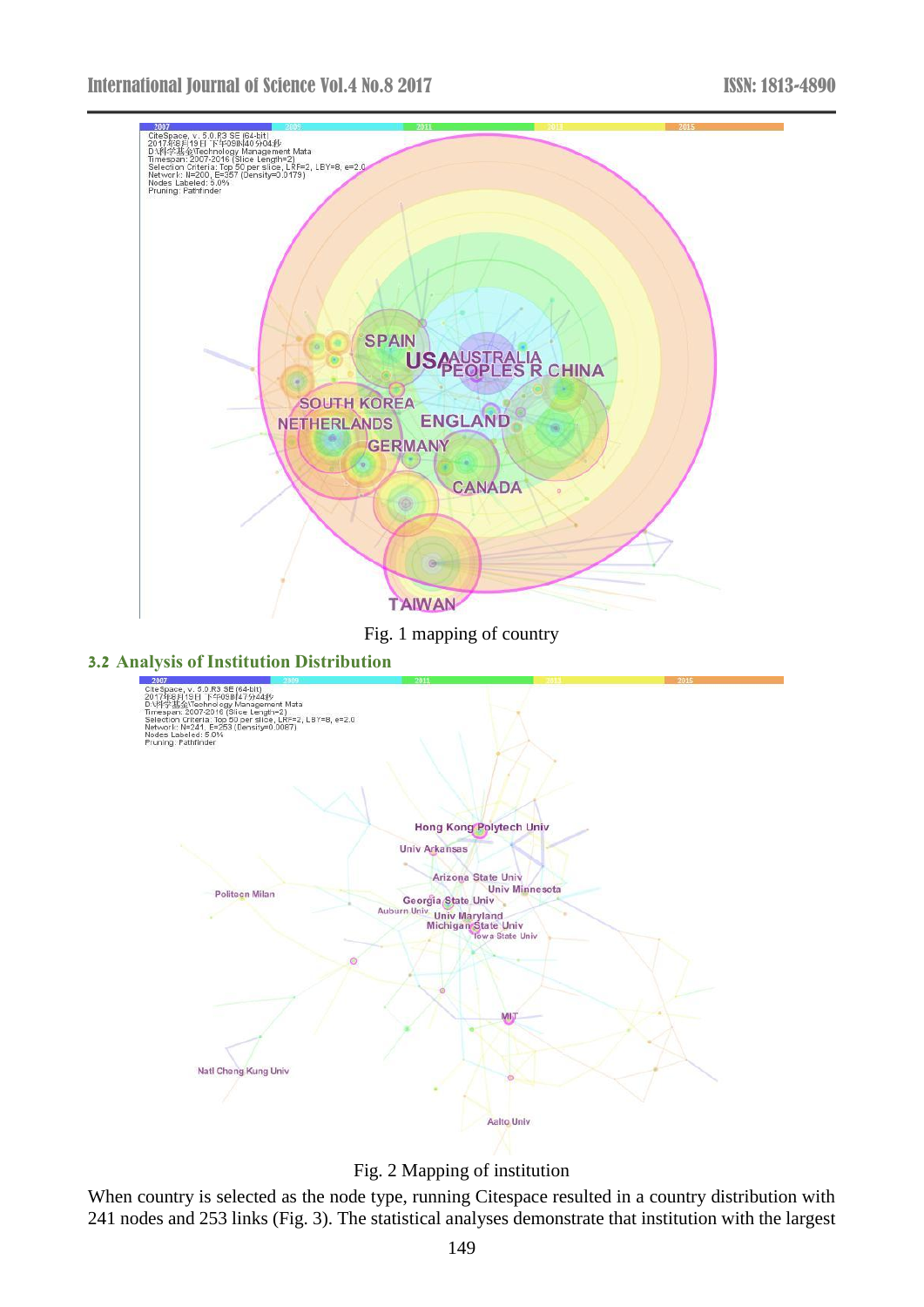number of postings is Hong Kong Polytech University and the vast majority of research institutions are Universities.

#### **3.3 Analysis of the Cited Author Cluster**

| Freq | Centrality | Author        | Year |
|------|------------|---------------|------|
| 261  | 0.46       | Fornell C     | 2007 |
| 253  | 0.27       | Podsakoff PM  | 2007 |
| 236  | 0.15       | Eisenhardt KM | 2007 |
| 213  | 0.51       | Teece DJ      | 2007 |
| 201  | 0.12       | Cohen WM      | 2007 |
| 176  | 0.08       | Nonaka I      | 2007 |
| 175  | 0.05       | Nunnally J    | 2007 |
| 172  | 0.24       | Barney J      | 2007 |
| 163  | 0.12       | Grant RM      | 2007 |
| 145  | 0.06       | Kogut B       | 2007 |

#### Table 1. Top 10 Cited Author by frequence

For an author co-citation link which can reflect a close relationship between two authors, the thicker it is, the stronger their research closed. The bigger a node is, the more important the author is.

This suggests that these authors have large impact on technology management data field. The top 1 cited author is Fornell C and the top 1 Centrality is Teece DJ.

### **3.4 Analysis of Cited Reference Cluster**

Co citation analysis is an important content of citation analysis, which has attracted wide attention of scholars at home and abroad. Computer visual information processing software is through the visual information processing of dynamic image, showing the complex phenomenon of interdisciplinary professional in the field, so as to obtain detailed information of the analysis results of frontier science. The results of these information analysis will help scientists understand and predict cutting-edge research trends in the shortest possible time. It helps to open up new unknown fields in complex scientific research information, and provides objective basis for fast, independent and scientific judgment[6].



Fig. 3 Mapping of Cited Reference